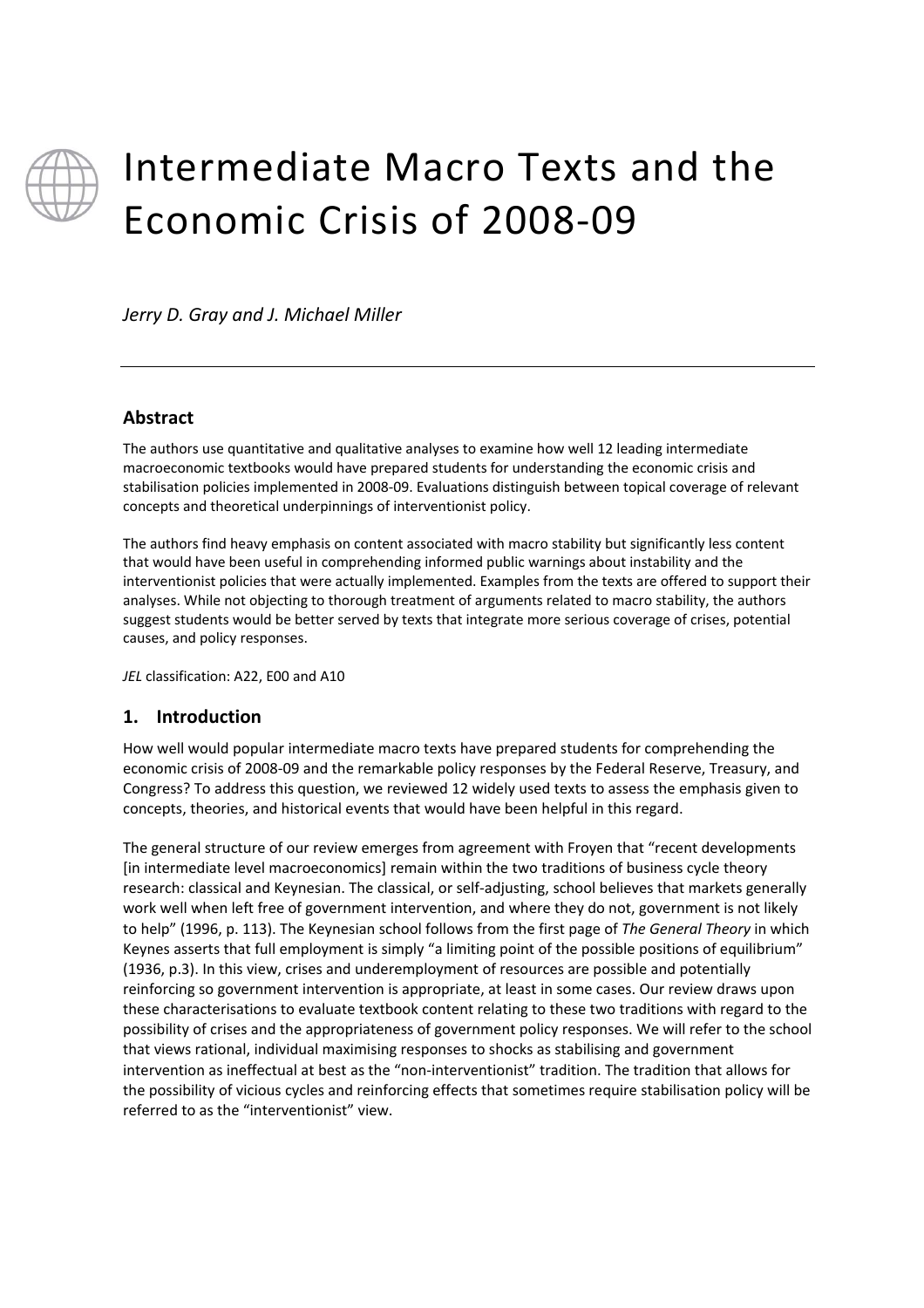Our analysis rests on several fundamental premises. First, the 2008‐09 crisis is the latest, but probably not the last, in a long history of crises in capitalist economies.<sup>1</sup> Second, competition between interventionist and non-interventionist traditions is longstanding, ongoing, and unlikely to be ultimately resolved. Arguments about the fundamental cause of crises will also remain unresolved, in part because it will always be possible to argue government policy is the cause rather than the cure.<sup>2</sup> Third, governments have frequently adopted interventionist policy prescriptions in economic downturns and crises. No textbook author, regardless of their view of macroeconomics, could have been surprised by calls for discretionary monetary and fiscal policies such as those implemented in response to the most recent crisis. Fourth, intermediate macro texts should prepare students to understand premises one through three by offering serious coverage of the underlying assumptions and theoretical structures of *both* interventionist and non‐interventionist views.

It is important to stress that we are not interested in joining debates about the correctness of interventionist or non-interventionist views. We simply believe a strong intermediate text should prepare students to understand and critically evaluate the sort of macroeconomic events and policies seen recently, especially economic analyses and commentary intended for the general public. Evidence from quantitative and qualitative reviews leads us to conclude that while most intermediate texts thoroughly present non‐interventionist theories, they should do more to prepare students for comprehending arguments about the possibility of crises and interventionist policy responses.

We begin with a section outlining a sample of economic analyses intended for the general public. We hope this short section conjures broader images of the events, public commentary, and policy responses that students were likely to confront. We then turn to a description of methods used to select texts and to conduct both quantitative and qualitative analyses. Qualitative findings are reported both in terms of the coverage accorded to simple analytical concepts and to more significant development of underlying theory. We conclude with a discussion of the apparent trajectory of textbook development.

# **2. A Case for Macroeconomic Literacy**

Examples of informed commentary and policy responses that an intermediate text should have prepared students to understand and evaluate are ubiquitous. We focus on the period of September 2008 through the summer of 2009, drawing upon examples from the 2008 Nobel laureate in economics, members of the Federal Open Market Committee (FOMC), the business press, and headline‐grabbing policies.

Paul Krugman repeatedly made arguments that one might expect intermediate students to easily recognise and assess. As early as September 2008, Krugman used his op‐ed to remind readers about the vicious cycle of debt deflation and the severe recessions that can result from dramatic changes in liquidity preferences (2008). He also warned that the "current U.S. financial crisis bears a strong resemblance to the crisis that hit Japan at the end of the 1980s and led to a decade‐long slump…". By the following May, Krugman's op‐ed column argued that wage and price deflation, rational for each individual, may worsen rather than ameliorate the slump, especially if businesses and consumers expect deflation to continue in the future (2009). After quoting Keynes on the danger of falling prices, he went on to suggest the risk "America will turn into Japan – that we'll face years of deflation and stagnation – seems, if anything, to be rising".

  $1$  Historical precedents to the recent crisis have been the subject of much recent attention. See, for example, Roubini and Mihm (2010). In their opening chapter entitled "The White Swan," these authors suggest, "In the history of modern capitalism, crises are the norm, not the exception" (15).

<sup>2</sup> For example, John Taylor made this case for the recent crisis in *Getting Off Track: How Government Actions and Interventions Caused, Prolonged, and Worsened the Financial Crisis* (2009).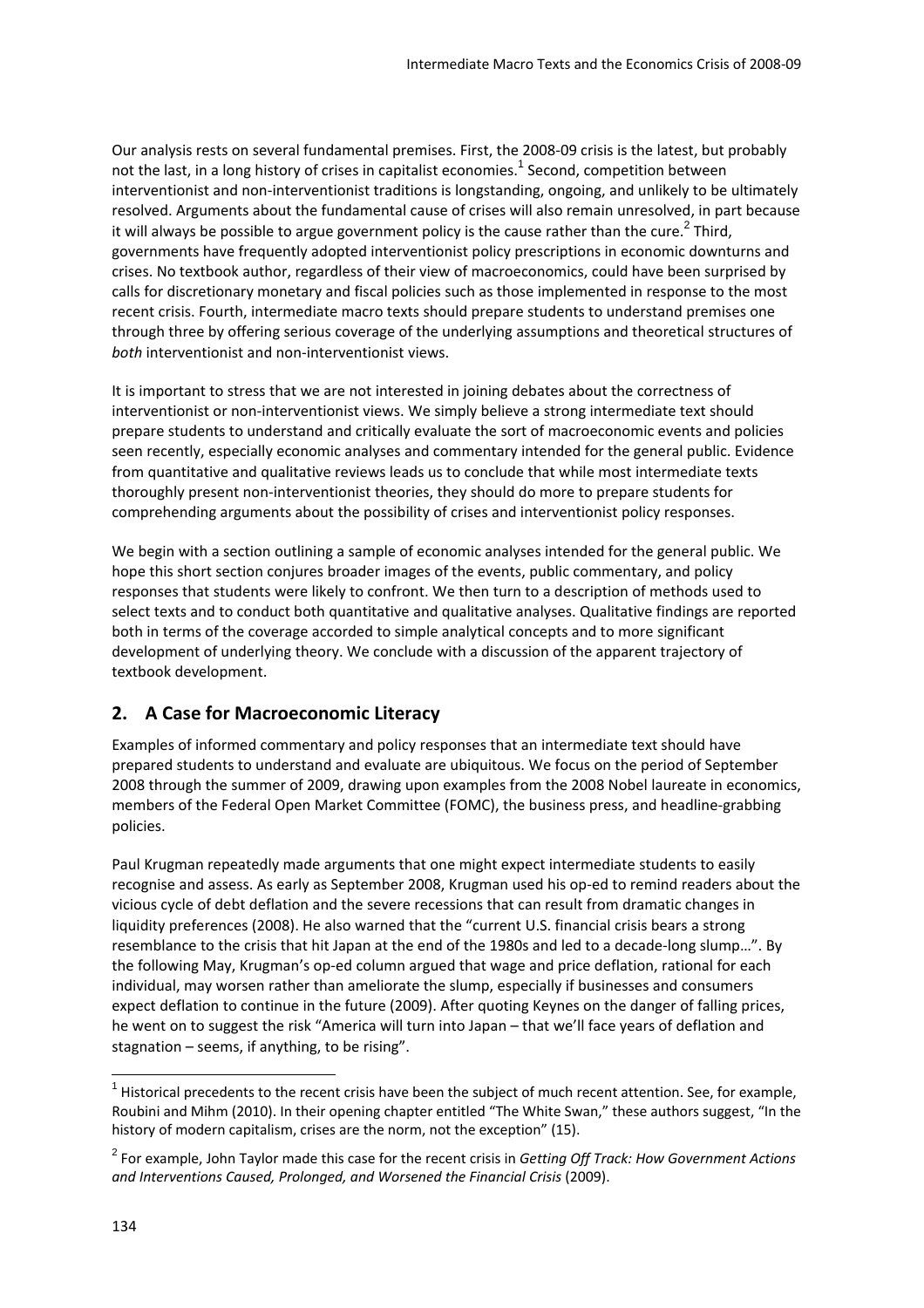Widely distributed comments by members of the FOMC were also strikingly consistent with interventionist views that recessions can persist in the absence of stabilising monetary, and even fiscal, policy. In October 2008, Federal Reserve Chairman Ben Bernanke offered support for a second fiscal stimulus package in testimony before the House Budget Committee (Bernanke, 2008). At the American Economic Association meetings in January 2009, Janet Yellen noted that FOMC policy decisions in December 2008 resulted in the federal funds rate "effectively hitting the "zero bound" for the first time since the Great Depression" (Yellen 2009, p. 2). After arguing that in the current context she did not think that "existing automatic stabilizers – of whatever size – are likely to provide a sufficient boost to aggregate demand" (Ibid., p. 6), she concluded that, "If ever, in my professional career, there was a time for active, discretionary fiscal stimulus, it is now" (Ibid,. p. 11).

Students reading popular business press outlets would also have regularly confronted concerns about economic collapse and arguments in favor of interventionist policy. *Wall Street Journal* readers learned in October 2008 that Paul Ashworth, chief US economist at Capital Economics, was warning, "pretty much everything points toward deflation" and suggesting "The only thing you can hope for is that the prompt action of policy makers can maybe head this off first" (Reddy, 2008). *BusinessWeek* warned that "deflation is a nasty situation" (Cooper, 2008a) and suggested "the Fed is trying to ensure [the economy] will be strong enough to avoid deflation" (Cooper, 2008b). In November 2008, *Forbes* suggested to readers that the US economy was facing "a serious risk of deflation as the slack in goods, labor and commodity markets becomes deeper; the risk that we will end in a deflationary liquidity trap as the Fed is fast approaching the zero-bound constraint for the Fed funds rate; the risk of a severe debt deflation as the real value of nominal liabilities will rise, given price deflation, while the value of financial assets is still plunging" (Roubini, 2008).

Finally, it is difficult to imagine an intermediate macro student remaining unaware of the frequency, variety, and magnitude of policy efforts taken to stabilise the economy in this period. Of the long list of policies implemented, we highlight two examples that intermediate students may have found particularly jarring.<sup>3</sup> First, the FOMC slashed the federal funds target rate to 0-0.25 percent in December 2008 – continuing a period of 17 months in which the rate was lowered 10 times, including seven cuts of a half-point or more. Second, the \$787bn discretionary fiscal stimulus package was approved by Congress and signed by the President.

Again, it is important to note that the macro events of the recent crisis are *not* unprecedented and that it is reasonable to expect textbooks to include pertinent historical examples. The Great Depression is the obvious precedent, particularly in magnitude and worldwide scale, but financial crises that quickly spread to the real sector of economies have been disturbingly frequent. Macroeconomists are familiar with numerous examples from the past two decades alone, including Mexico, Argentina, Russia, the broad Asian crisis, and Japan's "lost decade." The Japanese case is particularly notable because in a prosperous, developed country, the collapse in real estate and stock markets led to a *prolonged* recession in which monetary policy was limited by the zero lower bound. Even more recently, then‐Fed Chairman Alan Greenspan publicly ruminated over the possibility of monetary policy ineffectiveness in the US economy (Greenspan, 2002).

Macroeconomics as an area of study emerged from the crisis of the Great Depression and subsequent interventionist arguments hold that discretionary monetary and sometimes even fiscal policies are necessary to stabilise the economy. Recalling our starting premises, it seems fair to expect intermediate macro texts to include content that would help students appreciate arguments for and against discretionary stimulus in times of crisis. We are not suggesting texts should *advocate* the interventionist

 $3$  The New York Federal Reserve Bank offers a useful "Financial Turmoil Timeline" that lists policies regarding the crisis taken from mid‐2007 through mid‐2010; the timeline can be accessed via http://www.newyorkfed.org/research/global\_economy/Crisis\_Timeline.pdf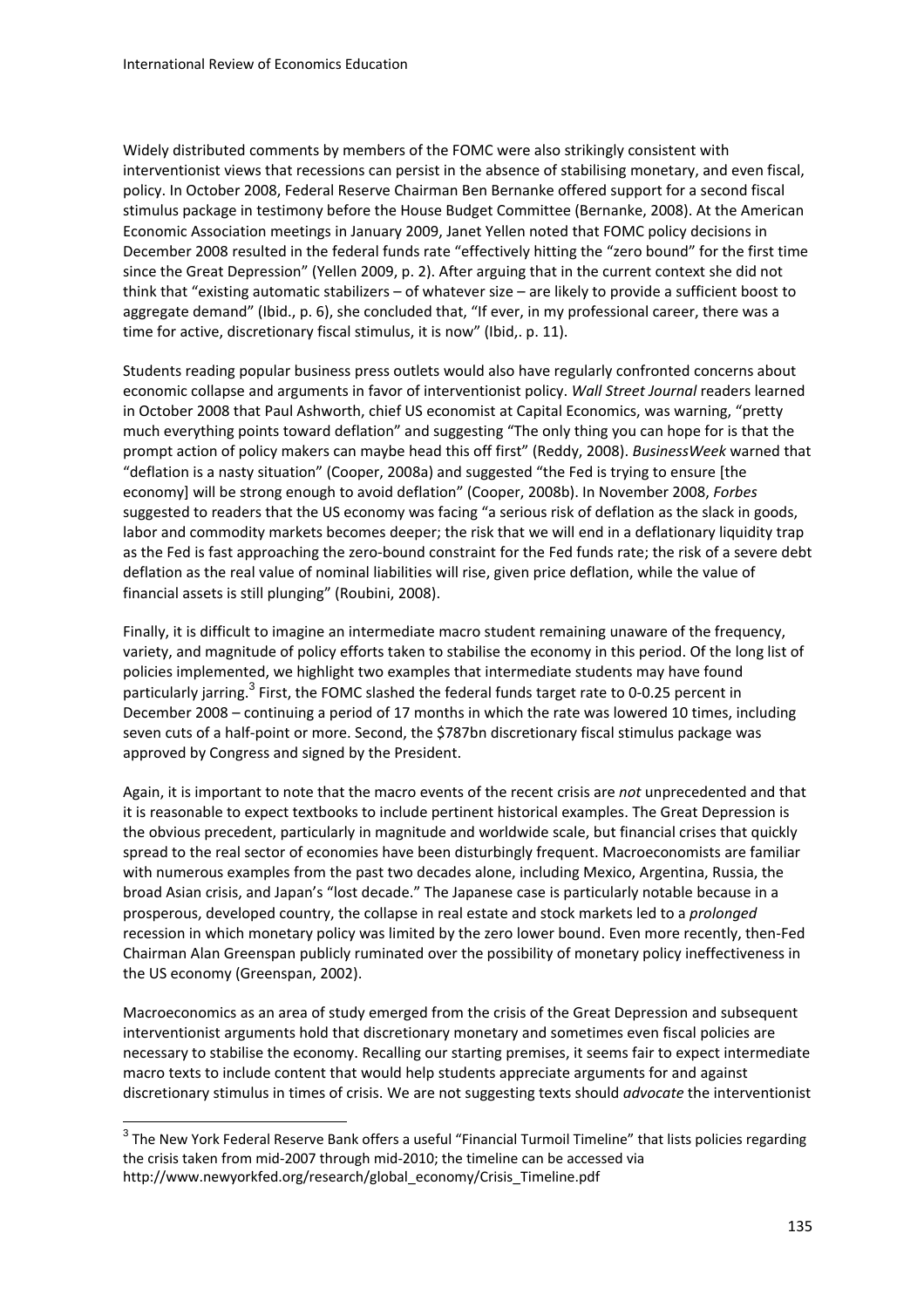understanding of macroeconomics, but simply that they should expose students to serious coverage of historical examples of crises as well as the interventionist approach to these macro events. It is from this view that our study reviews currently popular texts.

#### **3. Methodology**

#### **3.1Textbook Selection**

Publishers are unwilling to release sales figures so truly definitive top‐seller lists do not exist (Hoaas and Madigan 1999, p. 526). Attempting to compile a sample of influential texts, we reviewed syllabi from intermediate macro courses at leading American undergraduate economics programmes and then browsed bestselling macro textbook lists of online textbook vendors. We selected those that appeared most frequently, yielding a set of 12 books that we consider representative of the texts used across the country at the intermediate level. The texts used in this study are listed in Table 1.

| <b>Title</b>                                                               | <b>Authors</b>                                                     | <b>Edition</b> | <b>Pages</b> | Year |
|----------------------------------------------------------------------------|--------------------------------------------------------------------|----------------|--------------|------|
| <b>Macroeconomics</b>                                                      | Andrew B. Abel, Ben<br>S. Bernanke and<br>Dean Croushore           | 6              | 609          | 2008 |
| Macroeconomics:<br>A Modern<br>Approach                                    | Robert J. Barro                                                    | n/a            | 466          | 2008 |
| <b>Macroeconomics</b>                                                      | J. Bradford DeLong<br>and Martha L. Olney                          | 2              | 515          | 2006 |
| Macroeconomics                                                             | Rudiger Dornbusch,<br>Stanley Fischer and<br><b>Richard Startz</b> | 10             | 580          | 2008 |
| Macroeconomics:<br>Theories and<br>Policies                                | Richard T. Froyen                                                  | 9              | 424          | 2008 |
| Macroeconomics                                                             | Robert J. Gordon                                                   | 11             | 603          | 2008 |
| Macroeconomics                                                             | Robert E. Hall and<br>David H. Papell                              | 6              | 521          | 2005 |
| Macroeconomics                                                             | Charles I. Jones                                                   |                | 423          | 2008 |
| <b>Macroeconomics</b>                                                      | N. Gregory Mankiw                                                  | 6              | 554          | 2007 |
| Macroeconomics:<br>Theories, Policies<br>and International<br>Applications | Roger LeRoy Miller<br>and David D.<br>VanHoose                     | 3              | 513          | 2004 |
| Advanced<br>Macroeconomics                                                 | David Romer                                                        | 3              | 618          | 2006 |
| Macroeconomics                                                             | Stephen D.<br>Williamson                                           | 3              | 650          | 2008 |

**Table 1:** Textbooks included in this study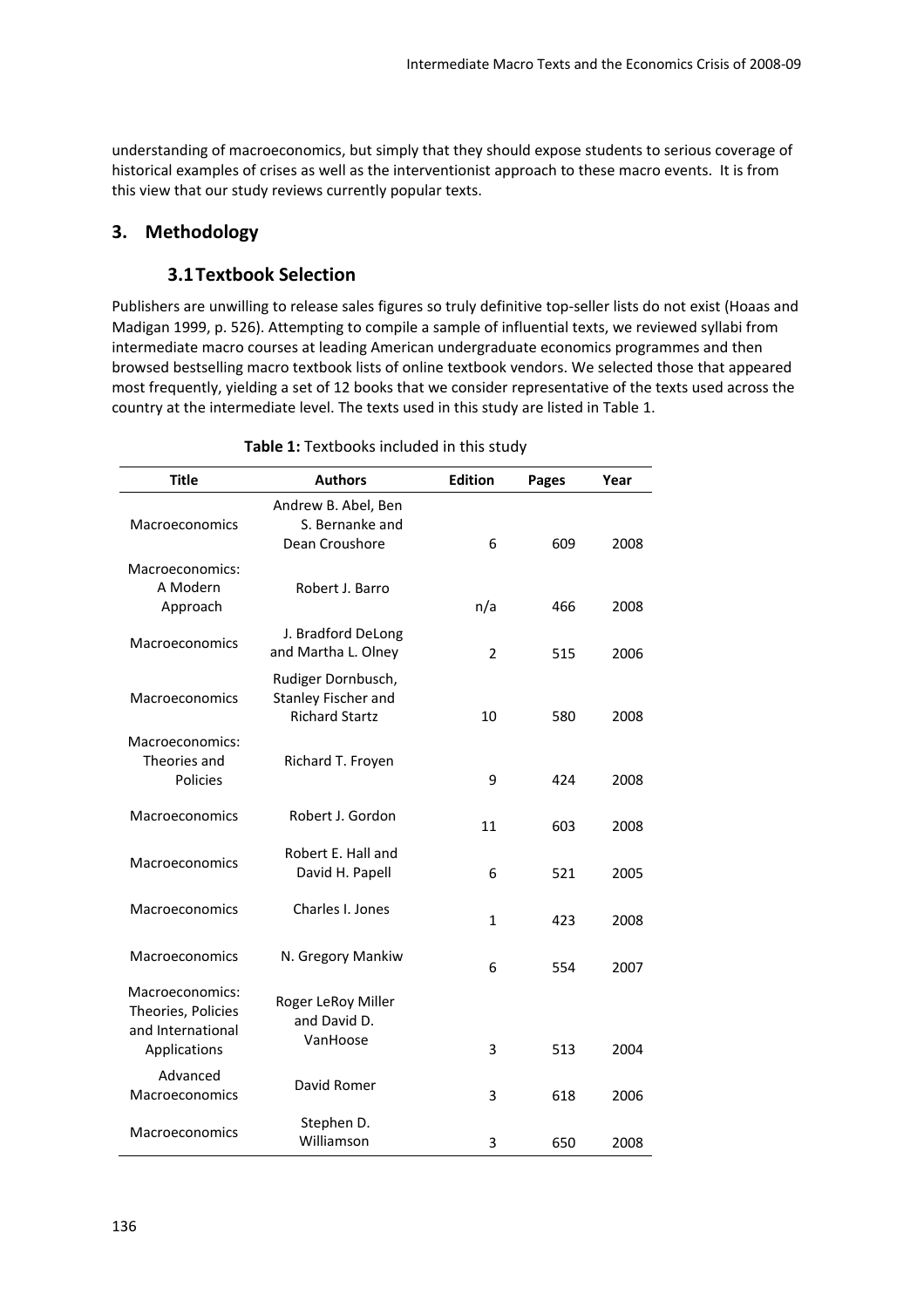## **3.2Quantitative Analysis**

Our quantitative review focused attention on percentage of text devoted to certain concepts, extent to which topics were discussed, and placement of content. We began our review by developing a rubric for standardised analysis (Bethune, 1992; Kalmi, 2007; Lopus, Paringer and Leet 2008). This rubric was split into two groups of eight topics each. The first group of topics was designed to reflect "interventionist" views that crises can (and do) occur and persist absent government action. Informed public commentary that students were likely to confront – highlighted briefly in the preceding "Case for Macroeconomic Literacy" section – guided the framing of these terms. The second group of topics was designed to reflect "non‐interventionist" views that the economy is stable, that the business cycle is an equilibrium phenomenon, or that the economy automatically and quickly adjusts to full employment.

| "Interventionist" Topics                   | "Non-interventionist" Topics                                 |
|--------------------------------------------|--------------------------------------------------------------|
| liquidity traps                            | "optimal" policy rules                                       |
| zero lower bound on nominal interest rates | inflation targeting                                          |
| debt deflation                             | quantity theory of money                                     |
| deflation                                  | wage-price spirals and hyperinflation                        |
| liquidity preferences                      | rational expectations                                        |
| the Great Depression                       | real business cycles                                         |
| Japan's "lost decade" in the 1990s         | long-run fixed levels of potential output<br>(vertical LRAS) |
| financial crises in general                | natural rate of unemployment/ NAIRU                          |

#### **Table 2:** Topics included in quantitative analysis

Distilling the competing approaches to crises and policy responses into eight terms each inevitably yields imperfect lists. Findings of a review structured in this way are necessarily a function of the topics, ideas, and concepts selected before assessing the texts, so our quantitative results will reflect our initial choices. Naturally, arguments could be made for framing the topics and concepts in different ways. For example, consider two alternative approaches to the interventionist view of crises. First, one could select terms more specifically related to the recent crisis and responses, using such concepts as subprime lending and quantitative easing. Alternatively, one could use broader terms associated with the interventionist view that are not as directly related to the possibility of crises, such as the Keynesian multiplier or fiscal policy in general. The first alternative would likely find significantly less content while the second would likely find more. Similarly, alternative approaches to the non-interventionist tradition may have found more or less content. As mentioned above, our choices for interventionist topics were simply made to assess content related to concepts and precedents widely cited in policy debates and the business press, while our non‐interventionist choices reflect notions of macro stability and government interventions as ineffectual at best.

Recognising the necessarily arguable nature of this type of review, we offer the quantitative component of our analysis as simply a standardised, numerical heuristic of the texts' relative treatments. It is also important to understand that these lists do not adequately capture the work we did, as our analysis went well beyond simply looking for these words and phrases to investigate all closely linked concepts. For example, all pages that indicated a connection between policy and rules, whether they were explicit arguments for a certain monetary approach, discretion vs. rule debates, the Taylor rule, etc., were examined to determine if content on those pages should be included in the counts for "optimal" policy rules. Indeed, there is no unassailable way of quantifying this information, and we intend the lists of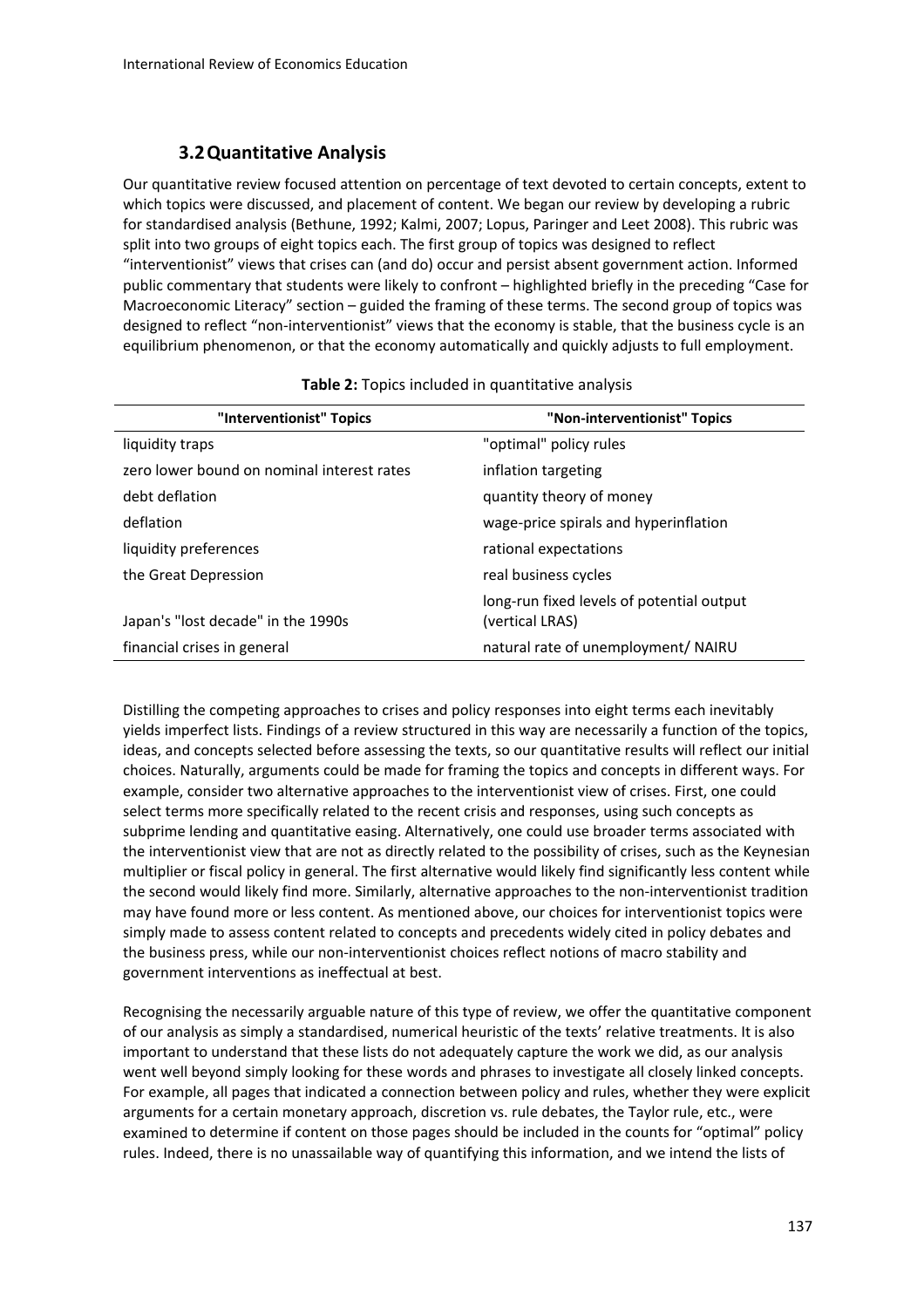terms to be viewed as one component or illustration of our review rather than as the essence of our analysis.

The next step in designing our rubric was to acknowledge that many instructors do not cover every chapter in a text and that the coverage devoted to later chapters may be less comprehensive. Therefore, to evaluate the relative placement of topics, we split each text into four equal sections by page number. Then, reviewing each text page by page, we recorded whether and where each topic was discussed or simply mentioned. In a technique derived in part from work by Bethune (1992) and Kalmi (2007), page counts for each topic in quarter‐page units were recorded for all four quarters of each text. A brief but explicit mention of a topic was recorded as a quarter page. While this method does not provide insight into the quality of coverage, it does allow for comparisons of focus across topics, texts, and relative location (Bethune, 1992). To prevent a potential double‐counting bias among related ideas, a total for any of the topics in each group was recorded as well. For example, if a half-page discussion of liquidity traps also explicitly mentions the zero lower bound, we counted it as a half‐page for liquidity traps and a quarter-page for the zero lower bound, but also as just a half-page for interventionist topics in that section of the text.

Then, drawing on a technique used by Lopus, Paringer, and Leet (2008), we noted whether each quarter of the text omitted, simply mentioned or discussed each individual topic. This methodology was designed to evaluate if, where and to what extent each of the texts incorporated the chosen concepts. To illustrate our methodology, consider DeLong and Olney's quarter‐page, yet thorough, discussion of deflation that quotes Keynes at length. This section explains "we have not had experience with deflation – falling prices in general – since the Great Depression of the 1930s" (2006, p. 226). Our analysis incorporates this passage as a quarter-page on interventionist topics as well as both a discussion of deflation and a mention of the Great Depression in the second quartile of this text.

In our quantitative analysis, we chose to include all content related to our topics, regardless of how it was presented. There were many instances where terms appeared but were treated in dismissive ways. All judgments about tone and treatment were reserved for our qualitative analysis and did not influence our counting methods.

# **3.3Qualitative Analysis**

Following Reardon (2007), we perused each chapter of the 12 texts to evaluate the broad approach each takes in treating the topics identified. This process consisted of scanning each page, reading relevant passages, and noting presentation of the concepts and the context in which they appear. This process also allowed us to monitor the accuracy of our quantitative findings and to check for use of less common vocabulary when referring to our selected concepts.

# **4. Results and Findings**

## **4.1Quantitative Analysis**

Our quantitative findings indicate a consistent emphasis on selected non‐interventionist topics and concepts across the set of texts, both in terms of the proportion of space allocated and the placement and treatment of topics. The space allocated to our selected groups of topics favours non‐ interventionist topics by a ratio of over three-and-a-half to one overall; this emphasis is particularly pronounced in the first half of the texts where this ratio is nearly four-and-a-half to one.<sup>4</sup> Table 3

 $4$  Our presentation of proportions and percentages in this section does not imply that we have optimal figures in mind. Rather, these observations illustrate the dominance of non-interventionist approaches found in our review.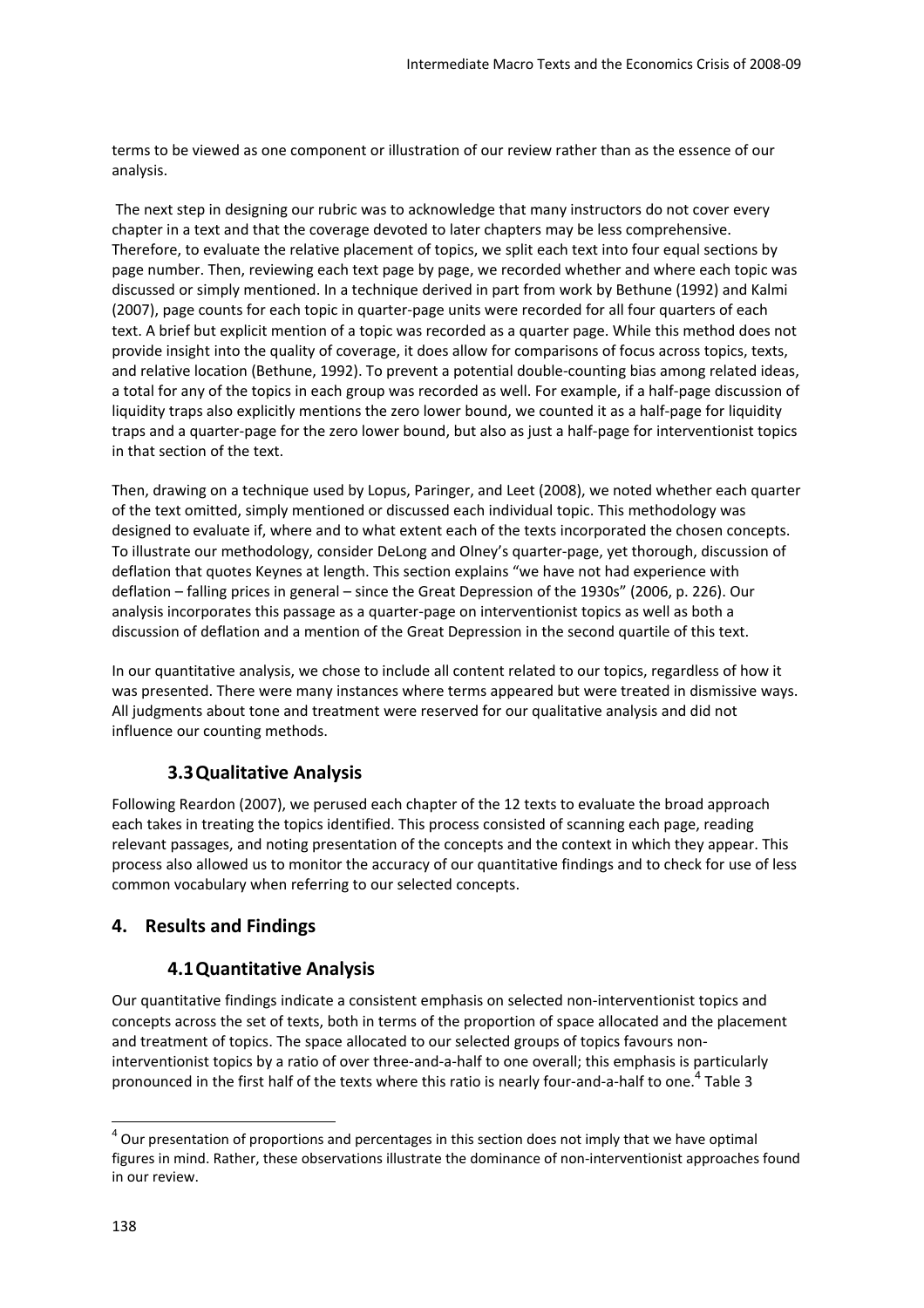illustrates the average percentage of the texts allocated to each group of topics by halves of textbook and overall.

| <b>Section</b> | <b>Interventionist</b> | <b>Non-interventionist</b> | Ratio |
|----------------|------------------------|----------------------------|-------|
| 1st half       | 1.14%                  | 5.14%                      | 4.49  |
| 2nd half       | 2.27%                  | 7.28%                      | 3.21  |
| Entire book    | 1.73%                  | 6.21%                      | 3.58  |

**Table 3:** Mean percentage by topic group and location in texts

The texts allocated 6.21 percent of their space to our selected non‐interventionist topics, while selected interventionist content constituted 1.73 percent of the books. In other words, 1 of every 16 pages examined covers the non-interventionist topics while 1 in every 58 covers the interventionist content. Those that included the most coverage of the interventionist ideas as a percentage were Mankiw at 3.38 percent and Froyen at 2.95 percent. At the other end of the spectrum, three texts devoted less than 1 percent to the interventionist ideas: Jones at 0.83 percent, Williamson at 0.38 percent, and Barro at 0.32 percent. In contrast, seven texts allocate 5.5 percent or more of their space to the non‐ interventionist ideas, led by Froyen at 14.39 percent and Romer at 10.60 percent.

Not a single text devotes more space to selected interventionist topics than non‐interventionist content. This may not be surprising given the recent dominance of the non-interventionist view. Considering our fundamental premises, however, the gap between the relative attention given to each is disconcerting. When we sort the percentage of textbook space allocated to each group of topics for all 12 books, the highest 11 percentages are all from the non-interventionist group.

Table 4 summarises findings on the number of texts that omitted, simply mentioned or discussed each of our 16 topics. Non‐interventionist topics are included in more texts and presented at length with much more frequency. Only one of the eight non-interventionist topics was omitted from more than two textbooks while all eight were discussed in at least half of the books. In fact, whenever non‐ interventionist topics were included, they were almost always discussed at some length rather than simply mentioned. In contrast, of the interventionist topics, only the Great Depression and deflation were included in 10 or more texts. Interventionist topics were much more likely to be found as passing or brief mentions rather than as a focal point of any sort of discussion or analysis.

Finally, we excluded mere mentions to assess the number of texts that discuss each topic and the placement of these discussions. Table 5 confirms the prominent focus allocated to the noninterventionist concepts as a whole. Seven of the eight non‐interventionist terms are discussed in some detail in at least nine of the texts, while the only interventionist topic that receives equivalent attention by this measure is the Great Depression. The emphasis on non-interventionist topics is similar across the set of books and over different sections. Discussions of interventionist topics tend to come later in the books.

Our quantitative findings all support the conclusion that the non‐interventionist ideas receive superior attention in the texts. Percentage of text, the extent to which topics are covered and placement of content all reflect dominant attention given to the non-interventionist concepts. Our qualitative analysis largely echoes these observations.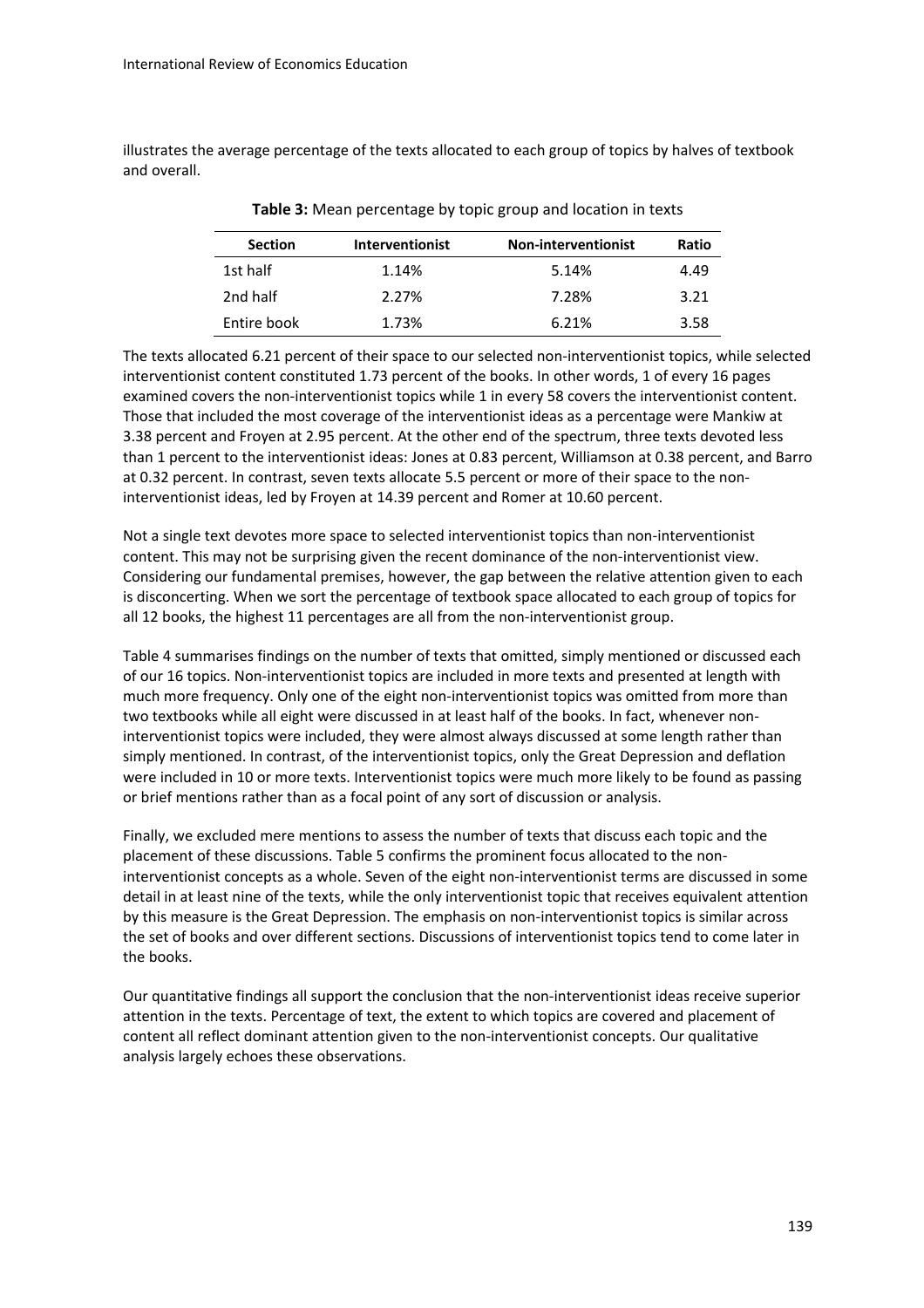| Interventionist topics     | Topic                                 | Omitted | Only mentioned | Discussed     | <b>Total including</b><br>topic |
|----------------------------|---------------------------------------|---------|----------------|---------------|---------------------------------|
|                            | <b>Great Depression</b>               | 0       | 1              | 11            | 12                              |
|                            | Japan/ "lost decade"                  | 0       |                | 7             | 12                              |
|                            | deflation                             |         | 6              | 4             | 10                              |
|                            | liquidity trap                        | 3       |                |               | 9                               |
|                            | financial crisis (broad)              | 5       |                | 4             |                                 |
|                            | liquidity preferences                 | 6       |                | 4             | 6                               |
|                            | zero lower bound                      | 6       | $\overline{2}$ | 4             | 6                               |
|                            | debt deflation                        | 9       | 1              | $\mathcal{P}$ | 3                               |
| Non-interventionist topics | inflation targeting                   | 0       | 1              | 11            | 12                              |
|                            | rational expectations                 | O       |                | 11            | 12                              |
|                            | real business cycles                  | 0       |                | 11            | 12                              |
|                            | "optimal" policy rules                |         | 0              | 11            | 11                              |
|                            | NR of unemployment/ NAIRU             |         | 0              | 11            | 11                              |
|                            | wage-price spirals and hyperinflation |         |                | 9             | 11                              |
|                            | <b>QTM</b>                            |         | O              | 10            | 10                              |
|                            | vertical LRAS                         | 5       |                | 6             | 7                               |

#### **Table 4:** Treatment of topics in texts reviewed

## **Table 5:** Texts discussing topic by location

|                            | <b>Topic</b>              | 1st half     | 2nd half | Entire book    |
|----------------------------|---------------------------|--------------|----------|----------------|
| nterventionist topics      | <b>Great Depression</b>   | 7            | 10       | 11             |
|                            | Japan/ "lost decade"      | 3            | 6        | 7              |
|                            | deflation                 | $\mathbf{1}$ | 2        | 3              |
|                            | liquidity trap            | 3            | 4        | 7              |
|                            | financial crisis (broad)  | 0            | 4        | 4              |
|                            | liquidity preferences     | 2            | 2        | 4              |
|                            | zero lower bound          | $\mathbf{1}$ | 3        | 4              |
|                            | debt deflation            | 1            | 1        | $\overline{2}$ |
|                            | Mean                      | 2.25         | 4.00     | 5.25           |
| Non-interventionist topics | inflation targeting       | 0            | 11       | 11             |
|                            | rational expectations     | 3            | 10       | 11             |
|                            | real business cycles      | 3            | 9        | 11             |
|                            | "optimal" policy rules    | $\mathbf{1}$ | 10       | 11             |
|                            | NR of unemployment/ NAIRU | 8            | 7        | 11             |
|                            | wage-price spirals and    | 5            | 4        | 9              |
|                            | <b>QTM</b>                | 9            | 4        | 10             |
|                            | vertical LRAS             | 5            | 4        | 6              |
|                            | Mean                      | 4.25         | 7.38     | 10.00          |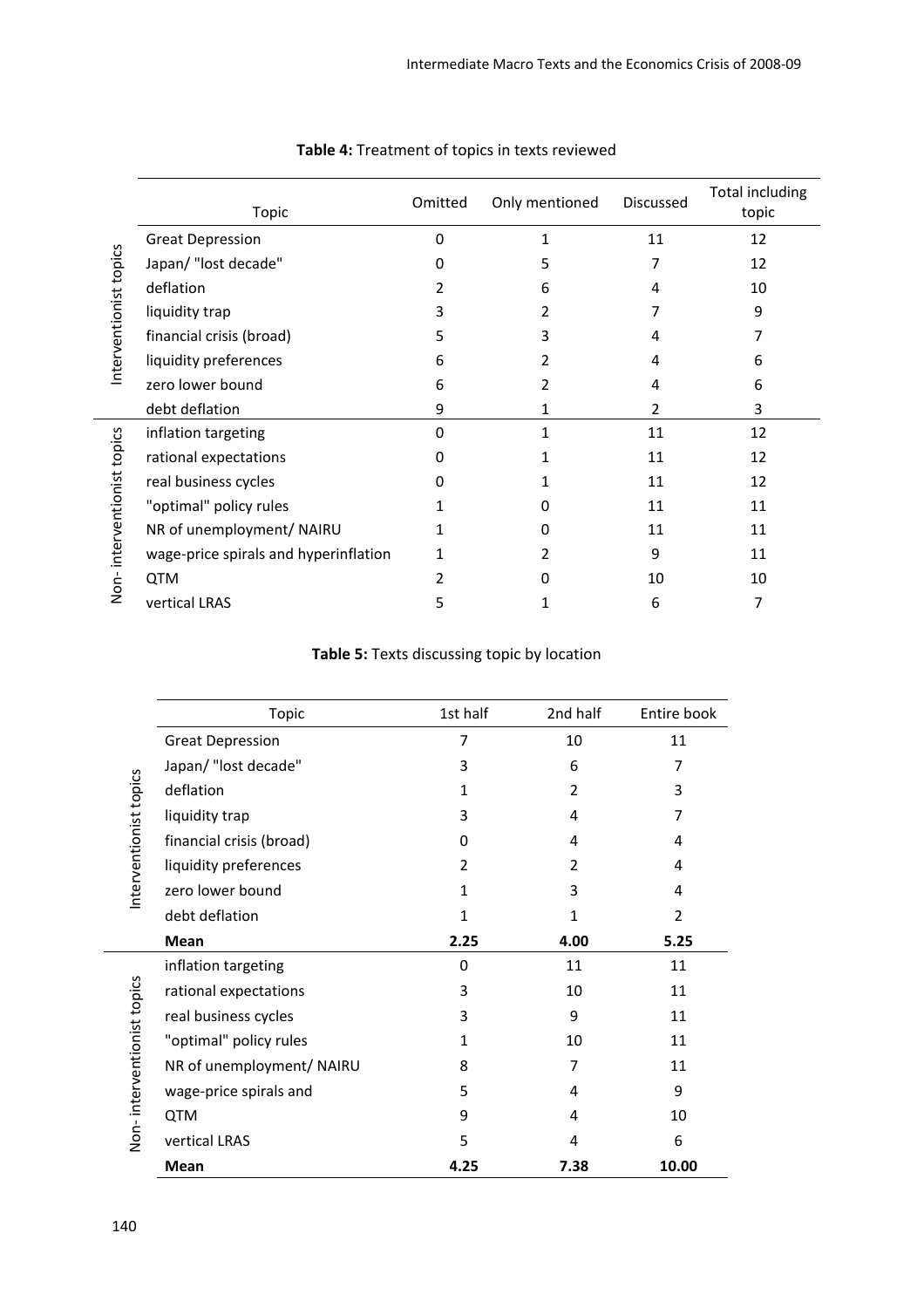# **4.2Qualitative Analysis**

Given the events of Autumn 2008 and the ensuing public discussions and policy implementations, appealing macroeconomic texts would offer two related but somewhat distinct elements. The less ambitious element would be to identify and clearly explain concepts that have traditionally been linked to crises. As noted in the "Case for Macroeconomic Literacy" section above, several of these concepts – such as the liquidity trap, Japan's "lost decade" and deflation – were commonly referenced among informed commentary regarding the recent crisis and policy actions. A second, more ambitious element would be to offer serious *theoretical* support for the possibility of persistent recession and the resulting need for discretionary monetary and fiscal policy. We address both of these distinct but closely related elements here. Reading relevant passages and noting the presentation of concepts helped us assess the depth, clarity and sophistication of selected interventionist arguments that are particularly relevant to understanding recent events. We will address the topical coverage before moving to theoretical treatments.

# **4.2.1 Concepts**

Most texts presented topics that have been associated with severe macroeconomic downturns such as the Great Depression and Japan's "lost decade" but the quality of these treatments varies significantly. DeLong and Olney is probably the strongest text in terms of devoting significant attention to concepts associated with financial and economic crises. Early in their text they provide a useful discussion of the 1929 stock market crash, the important role of expectations and reinforcing effects, and the Great Depression (pp. 59‐60). The authors provide useful illustrations, such as, "If you thought the economic future might be bad, you had a powerful incentive to avoid debt. And in the short run the easiest way to avoid debt is to refrain from purchasing large consumer durables on credit" (p. 59). In the middle of their text, they mention deflation and note we are fortunate there has been no deflation since the Great Depression (p. 226). Later, there is a strong treatment of financial crises and flight to safe, liquid assets (p. 409).

Mankiw's text also fared better than most in terms of identifying and discussing concepts important to understanding recent macroeconomic issues. In fact, Mankiw is the only author to include all eight interventionist topics from the quantitative analysis. On page 321, Mankiw devotes attention to the destabilising effects of deflation, telling students, "Many economists blame this deflation for the severity of the Great Depression. They argue that the deflation may have turned what in 1931 was a typical economic downturn into an unprecedented period of high unemployment and depressed income." In explaining this, he mentions the dangers of debt deflation and links this to a decrease in investment spending: "When firms come to expect deflation, they become reluctant to borrow money to buy investment goods because they believe they will have to repay these loans later in more valuable dollars" (p. 323). These discussions are quickly paired with a "case study" section on the "Japanese Slump of the 1990s" (pp. 324‐5). This thorough, full‐page discussion concludes that "although economists differed about whether fiscal or monetary policy was more likely to be effective, there was wide agreement that the solution to Japan's slump, like the solution to the Great Depression, rested in more aggressive expansion of aggregate demand". Mankiw proceeds to discuss the liquidity trap and explains that nominal interest rates are limited by the zero lower bound.

Three other texts also provide adequate coverage of related topics. The Abel, Bernanke and Croushore (2008, pp. 424‐7) and Dornbusch, Fischer and Startz (2008, pp. 254‐5) texts discuss the possibility of a liquidity trap in similar ways, but both treatments might be judged overly sanguine. A useful illustration is Dornbusch, Fischer and Startz's passage that suggests a zero lower bound situation is "unlikely" in the US (2008, p. 255). Gordon's text also links Japan's difficulties to deflation (2008, pp. 118‐9) and mentions the possibility of a liquidity trap and monetary policy ineffectiveness. At best, his approach probably sends a mixed message to students about the dangers of falling price levels. In a section on Keynesian arguments about the failure of self‐correction (pp. 216‐8), he writes, "Unfortunately, the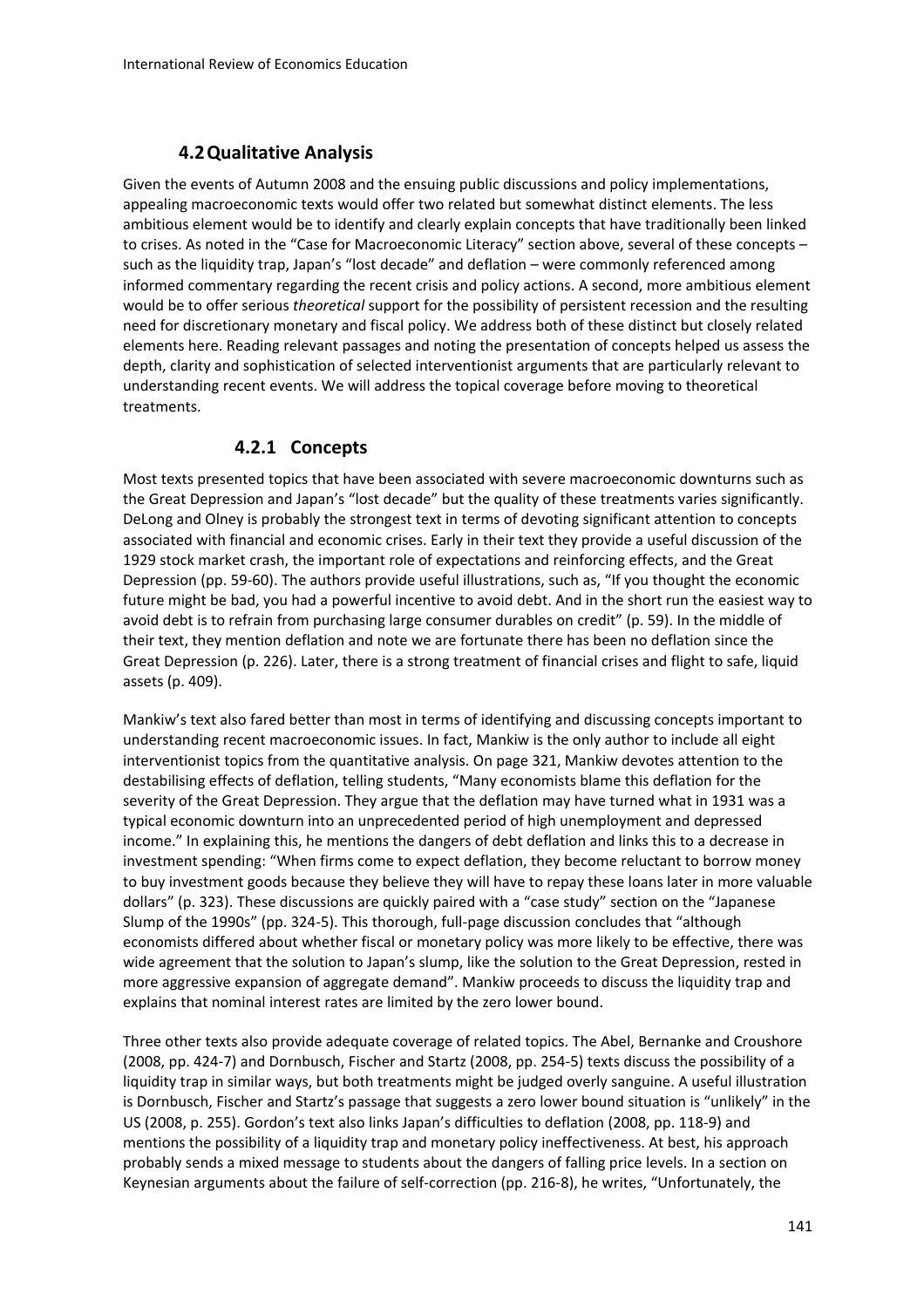stimulative effects of price deflation are not always favorable, even when the Pigou Effect or real balance effect is in operation" (p. 218). Students may have difficulty reconciling Gordon's characterisation of deflation as "not always favourable" with the gravity of the business articles that warned "deflation can choke a weak economy and spiral out of control" (Reddy, 2008).

The remaining texts all offer what we judge to be inadequate treatments of concepts relating to the recent crisis. Romer includes nearly every selected interventionist topic, but they are not featured as important concepts for students to think about and the tone in which they are presented is often rather dismissive. Hall and Papell (2005) do mention the zero lower bound (p. 398) and discuss Japan's problems with deflation (pp. 511‐7), but these topics are marginalised – to the last 10 pages of the text in the case of Japan. They also stress that one of five central ideas gleaned from "recent developments in macroeconomics" (p. 464) is that the "economy is basically stable" (p. 466). Barro (2008) and Jones (2008) include the fewest number of relevant concepts and our qualitative review confirms this lack of attention. Neither provides explanations of monetary policy ineffectiveness, and Barro discusses the Laffer curve (pp. 335-6) with significantly more seriousness than the Keynesian multiplier (pp.400-1). Finally, students using Williamson's text might be particularly confused by the alarm expressed over a falling price level when deflation is covered only in a feature‐box titled "Should the Fed Reduce the Inflation Rate to Zero or Less?" (2008, p. 575). This box begins by telling students, "Our monetary intertemporal model tells us that the optimal rate of inflation is negative, which implies that the Fed should engineer a rate of growth in the money supply that would give permanent deflation".

In summary, DeLong and Olney (2006) and Mankiw (2009) offer the strongest coverage of relevant concepts, while Abel, Bernanke and Croushore (2008), Dornbusch, Fischer and Startz (2008) and Gordon (2008) offer adequate presentations. We identified this topical coverage of concepts as a less ambitious element because a more beneficial textbook treatment would not only familiarise students with relevant concepts, but also offer an opportunity to understand the theoretical underpinnings of arguments for and against the dramatic policy actions that were taken.

# **4.2.2 Theory**

Our review found considerable variation in the treatment of the theoretical motivations behind interventionist responses to crises. We judge several to be generally effective in developing interventionist analysis in a serious way, but five were found to be particularly weak. Froyen offers the most robust treatment of interventionist theory. As mentioned before, this derives from his commitment to incorporating both recent developments and ongoing fundamental disagreements between macroeconomists. His success in presenting interventionist analysis is even more notable in light of the fact that he unambiguously devotes the largest share of his text to our selected noninterventionist topics.

Froyen's approach to investment is distinctive. He quotes revealing sections from Keynes to highlight his arguments related to the volatility of investment: "Knowing that our own individual judgment is worthless, we endeavor to fall back on the judgment of the rest of the world, which is perhaps better informed. That is, we endeavor to conform with the behavior of the majority or the average" (pp. 79‐ 80; citing Keynes 1937, p. 214). Froyen nicely summarises some of the key insights in writing that "expectations of the future profitability of investment projects rested on a precarious base of knowledge, and Keynes felt that such expectations could shift frequently, at times drastically, in response to new information and events" (2008, p. 80). In this way, Froyen offers a foundation for reinforcing effects in consumption, investment and income that can create significant demand volatility.

Froyen does more than mention historical examples of a liquidity trap, augmenting them with theoretical foundations. He traces through Keynes's three motives for holding money (2008, p. 103) and devotes two pages to speculative demand for money. This analysis culminates in the possibility of a liquidity trap. Froyen's text provides a helpful framework for understanding recent events and policy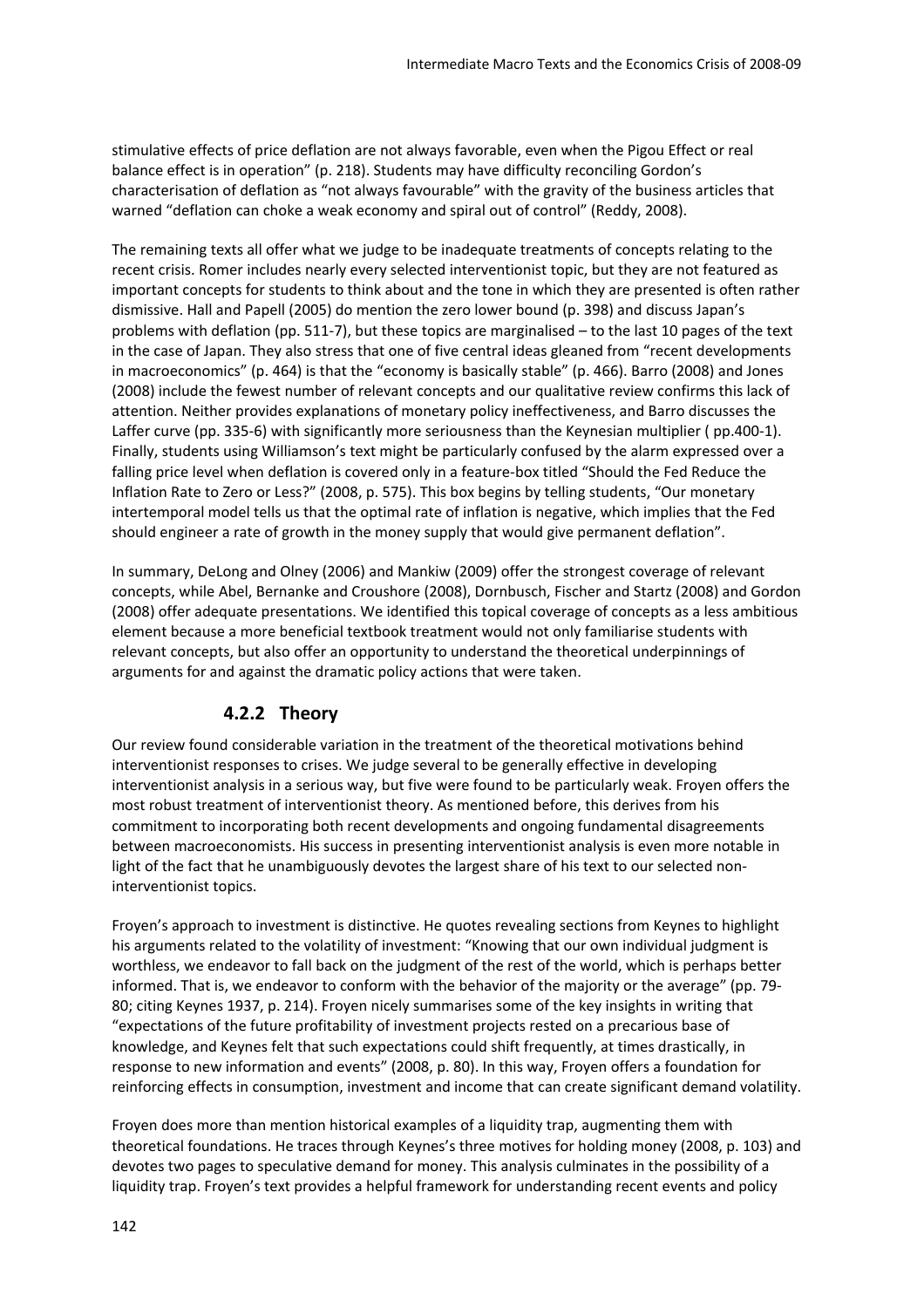because he does not simply present interventionist arguments and then abandon or largely ignore them later. Rather, throughout his text, Froyen treats the interventionist approach as one of two general, ongoing traditions of macro theory.

We found Miller and VanHoose to offer the second-best theoretical development of interventionist concepts. Like most others, they include the basic mathematics of the multiplier, but also provide an intuitive understanding of the reinforcing relationship between consumption and income. They connect this to potentially sharp changes in investment spending (Miller and VanHoose, 2004, pp. 158‐9). These ideas are quickly reinforced with discussions of the 2001 recession in the United States. The text also explicitly develops the portfolio motive for holding money (Ibid., pp. 199‐200).

Three other texts offer generally effective treatment of theoretical concepts. Dornbusch, Fischer and Startz offer a significant treatment of multiplier concepts (pp. 202‐5, 244) after a thorough early discussion of business cycles. Their text devotes roughly one full page to a sound Keynesian explanation of the causes of the Great Depression, emphasising that the "Keynesian model not only offered an explanation of what had happened but also suggested policy measures that could have been taken to prevent the Depression and that could be used to prevent future depressions" (pp. 467‐8). Gordon quickly treats some of the fundamental Keynesian arguments related to the failure of self‐correction and need for interventionist policy in chapter 7 of his text (2008, pp. 216-8). However, this treatment is limited to flat LM and steep IS curves with little of the underlying explanation that is developed in Froyen. Finally, Mankiw (2007) also offers a generally effective treatment of Keynesian theoretical frameworks, but it is somewhat tempered because Keynesian analysis is not introduced in a thoroughgoing way until the section on "Macroeconomic Policy Debates" in part four of a five‐part text. All these authors do devote attention to Keynes and the IS‐LM model, though failure of self‐correction is typically presented in terms of a "sticky‐prices model". It is difficult to understand how students will comprehend recessions as a result of sticky prices when the dangers of deflation and interest rate policy ineffectiveness are emphasised in informed public discourse.

Hall and Papell (2005) and Jones (2008) rarely discuss Keynesian analysis in any meaningful way, and texts that strongly commit to real business cycles (Barro, 1996 and Romer, 2006) or a strong emphasis on microfoundations (Williamson, 2008) are, as expected, weak in presenting any theoretical context for recent policy actions. The models featured in these five texts inevitably lead to the conclusion that policy rules are preferable to any discretionary policies and that fiscal policy is always ineffective, if not harmful.

## **5. Conclusions and Looking Forward**

# **5.1Summary of Findings**

This review began by questioning how well textbooks would have prepared students for understanding arguments about the possibility of crises and need for policy intervention. Once again, we recognise quantitative findings will reflect choices made by reviewers and alternate choices may yield differing results. However, we are confident that any review seeking to address our opening question by comparing content regarding crises and policy responses associated with the two traditions of macro thought would reach similar conclusions.<sup>5</sup>

Our quantitative results reveal relatively little crisis‐related interventionist content, both overall and particularly in comparison to the space allocated to non-interventionist ideas. We find the serious and

 $5$  We believe even a casual look at any of the twelve texts reviewed here will lend confidence to this assertion and our findings in general. Quantitative findings or relative rankings of texts may differ with alternative approaches, but the overall picture seems likely to be very similar.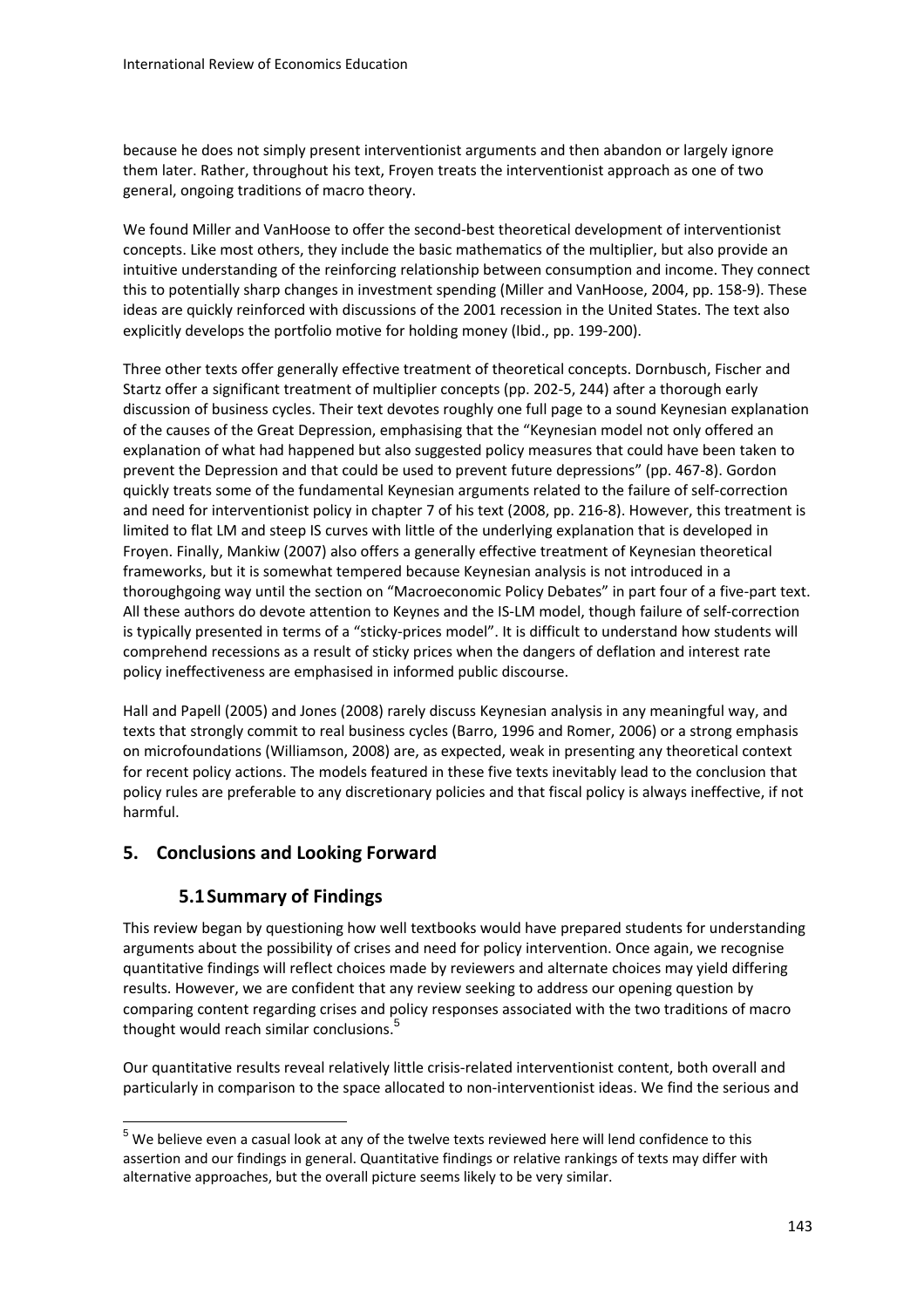thorough treatments of the non‐interventionist content to overwhelm attention given to relevant interventionist material in terms of percentage allocated by each book, the extent to which topics were discussed, and the placement of content.

Our qualitative analysis approached the texts with two questions in mind. First, how well did texts expose students to key concepts associated with recent events? Second, how well did texts develop the theoretical framework necessary to understand debates about the policies that were implemented? DeLong and Olney (2006) and Mankiw (2007) devoted the most significant attention to concepts related to crises. Abel, Bernanke and Croushore (2008), Dornbusch, Fischer and Startz(2008) and Gordon (2008) also provide adequate coverage. Froyen (2008) is the strongest text in terms of developing the theories that motivate recent policies of the Fed, Treasury, and Congress. Miller and VanHoose (2004) run a relatively close second with Dornbusch, Fischer and Startz (2008), Mankiw (2007) and Gordon (2008) also providing generally adequate treatments of the Keynesian foundations for interventionist approaches.

Given our opening premises, we conclude that the overwhelming emphasis many intermediate texts give to non‐interventionist approaches would not have prepared students well to either understand important historical precedents or fully comprehend the crisis, policy responses, and contemporary commentaries.

# **5.2Looking Forward**

In light of our findings of generally inadequate helpful coverage in our selected intermediate texts, the 2008‐09 crisis would seem to call for revisions that, at a minimum, elucidate the foundations of recent policies. However, comments by prominent economists encourage little optimism. Robert Shiller writes to the *New York Times*: "I fear that there will not be much change in the basic paradigms… The rational expectations models will be tweaked to account for the current crisis. The basic curriculum will not change… I hope I am wrong" (Cohen, 2009). The same *Times* article notes that John Taylor plans to include content about the crisis, but has indicated he believes the "explanations of fundamental principles won't change".

Writing on changes to economic pedagogy necessitated by the crisis, Mankiw's May 2009 *New York Times* piece seems to validate Shiller's fears. Three of the four "subtle ways" Mankiw suggests the teaching of economics will change amount to tinkering with current treatments on "the role of financial institutions", "the effects of leverage" and "the challenge of forecasting".We consider his fourth area for potential change, "limits of monetary policy," to be more substantive. Mankiw (2009) writes:

> Only rarely in the past did students ask what would happen if the central bank cut interest rates all the way to zero and it still wasn't enough to get the economy going again. That is no surprise; after all, interest rates near zero weren't something that they, or even their parents, had ever experienced. But now, with the Federal Reserve's target interest rate at zero to 0.25 percent, that question is much more pressing.

We found this to be surprising in three ways. First, there *are* recent historical examples. Japan is the obvious case, but in the US, the FOMC lowered the federal funds rate to 1.00 percent in June 2003 and kept it there for a year. Greenspan publicly discussed a zero lower bound, even if 1.00 percent is not "near zero" (Greenspan, 2002). All of the texts reviewed here were published well after Japan's "lost decade" and popular discussions concerning the possibility of monetary policy ineffectiveness and potential deflation stemming from the 2001‐02 recession in the US Second, we believe it is the role of the textbook to provide students with theories, tools and information to help them understand both past and potential future macroeconomic realities and policy options, regardless of whether students ask about such possibilities. Finally, hyperinflation is not likely to be "something they, or even their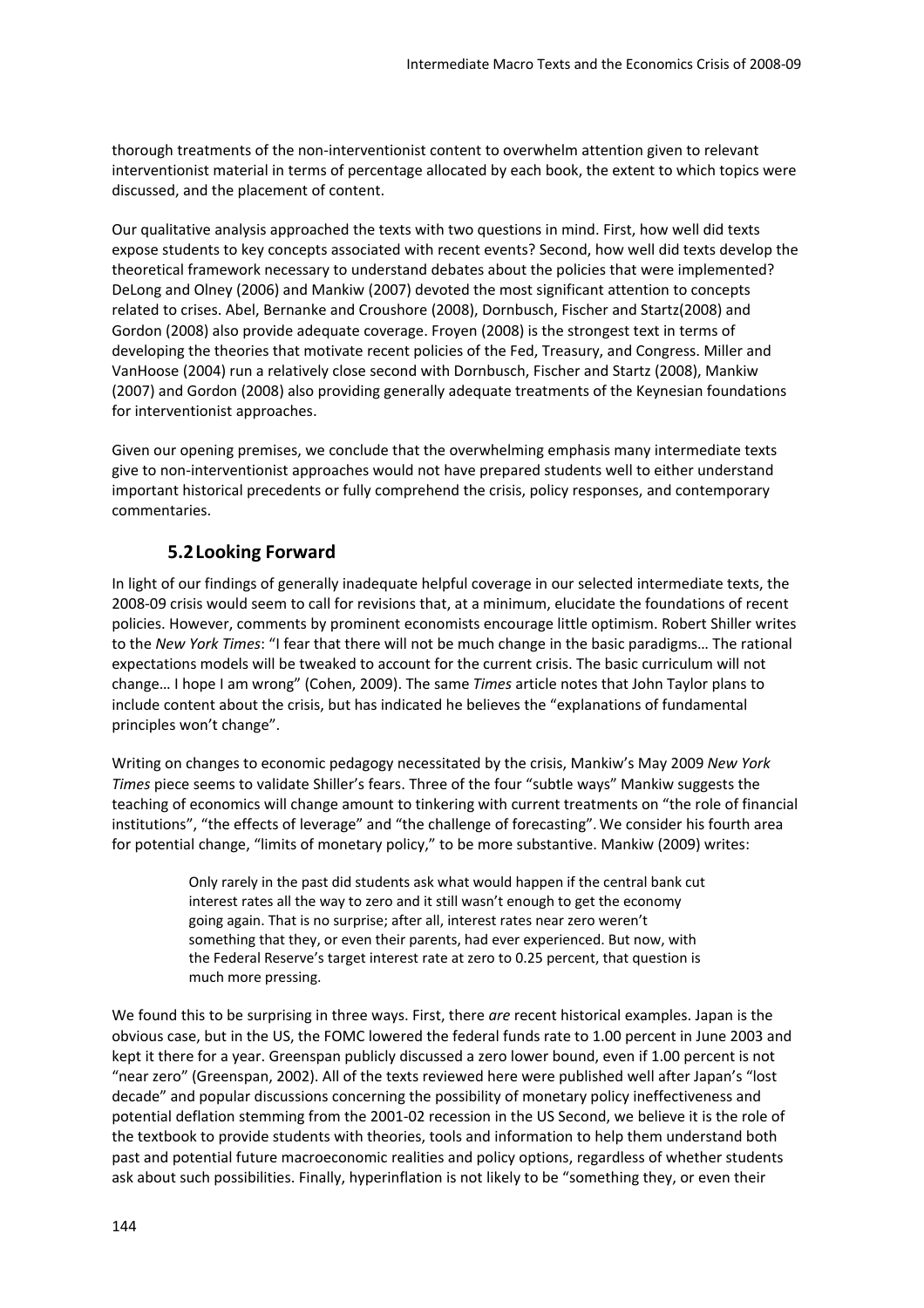parents, had ever experienced" or view as pressing, yet Mankiw devotes roughly five of the first 108 pages of his text to hyperinflation, its causes, costs and policy implications. Nevertheless, we do appreciate that Mankiw seems to be calling for at least one significant change in textbook treatments.

More widespread and thorough treatment of the limits of monetary policy would be a step in the right direction, but given our starting premises, we believe intermediate students would be better served by more fundamental changes. As macroeconomic crises and subsequent discretionary stimulus seem likely to recur in the future, we support changes that better prepare students for understanding both historical precedents and relevant theory. Vigorous coverage of non-interventionist arguments is useful and appropriate, but more serious treatment of long‐standing interventionist ideas and approaches would have helped students understand and critically assess recent public debates and implemented policies.

#### **References**

Abel, A. B., Bernanke B. S. and Croushore, D. (2008). *Macroeconomics* (6th edn), Boston: Pearson Education, Inc.

Barro, R. J. (2008). *Macroeconomics: A Modern Approach,* Mason, OH: Thomson South‐Western.

Bernanke, B. S. (2008). Economic outlook and financial markets, Testimony before Committee on the Budget, U.S. House of Representatives, 20 October. Available from: www.federalreserve.gov/newsevents/testimony/bernanke20081020a.htm

Bethune, J. J. (1992). 'History of economic thought: a survey of undergraduate textbooks', *Journal of Economic Education,* Vol. 23(2) (Spring), pp. 153–61.

Cohen, P. (2009). 'Ivory tower unswayed by crashing economy', *New York Times*, 5 March.

Cooper, J. C. (2008a). 'A real risk of deflation', *BusinessWeek*, 10 November.

Cooper, J. C. (2008b). 'A deflation maelstrom in the making', *BusinessWeek,* 29 December.

DeLong, J. B. and Olney, M. L. (2006). *Macroeconomics* (2nd edn), New York: McGraw‐Hill/Irwin.

Dornbusch, R., Fischer, S. and Startz, R. (2008). *Macroeconomics* (10th edn), New York: McGraw‐Hill/Irwin.

Froyen, R. T. (1996). 'The evolution of macroeconomic theory and implications for teaching intermediate macroeconomics', *Journal of Economic Education*, Vol. 27(2) (Spring), pp. 108–15.

Froyen, R. T. (2008). *Macroeconomics: Theories and Policies* (9th edn), New Jersey: Pearson Prentice Hall.

Gordon, R. J. (2008). *Macroeconomics* (11th edn), Boston: Pearson Education, Inc.

Greenspan, A. (2002). Issues for monetary policy. Remarks before the Economic Club of New York, New York City, 19 December. Available from:

www.federalreserve.gov/boarddocs/speeches/2002/20021219/default.htm

Hall, R. E. and Papell, D. H. (2005). *Macroeconomics: Economic Growth, Fluctuations, and Policy* (6th edn), New York: W. W. Norton & Company, Inc.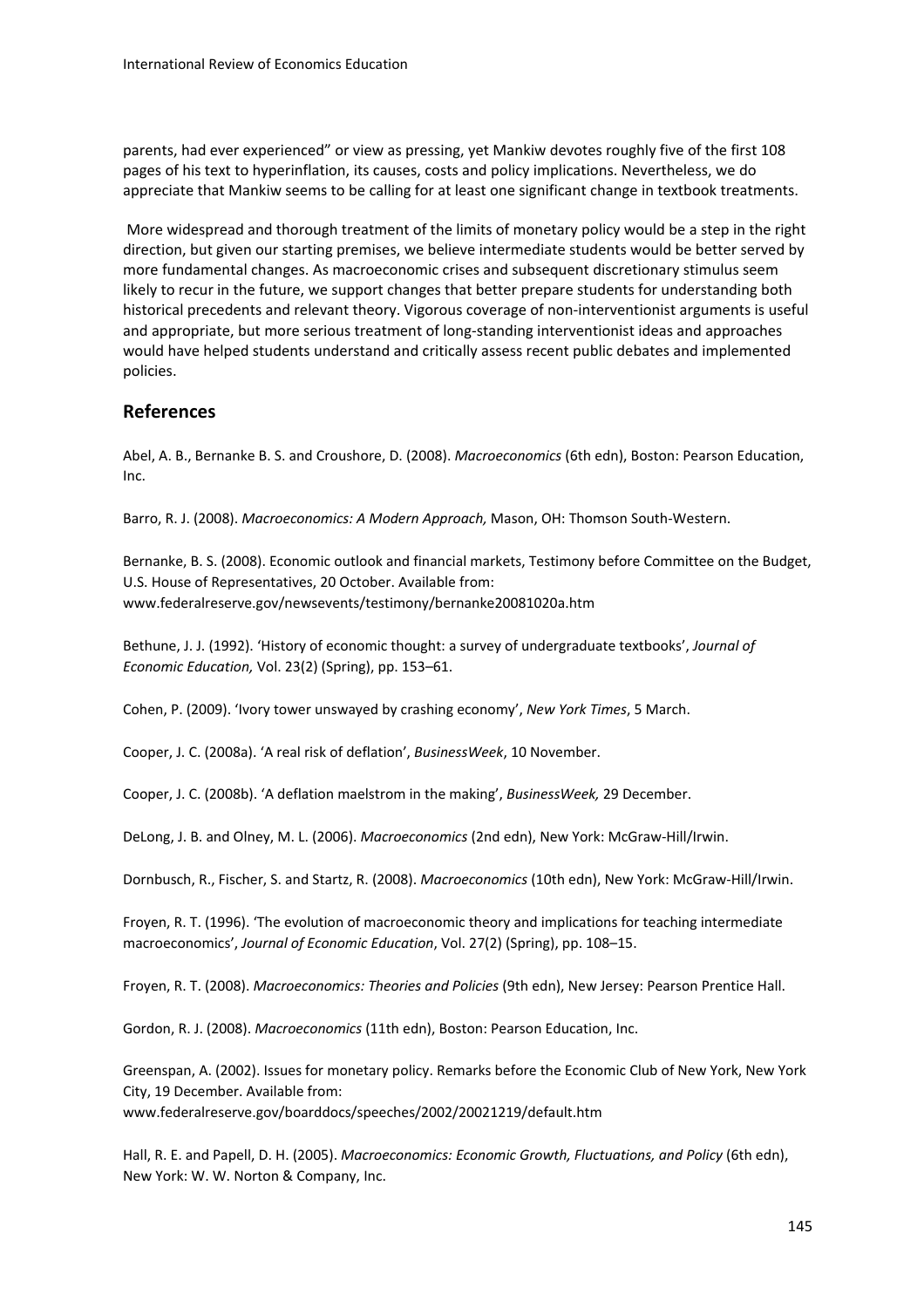Hoaas, D. J., and Madigan, L. J. (1999). 'A citation analysis of economists in principles of economics textbooks', *Social Science Journal,* Vol. 36(3), pp. 525–32.

Jones, C. I. (2008). *Macroeconomics*, New York: W. W. Norton & Company.

Kalmi, P. (2007). 'The disappearance of cooperatives from economics textbooks', *Cambridge Journal of Economics,* 31(4), pp. 625–47.

Keynes, J. M. (1936). *The General Theory of Employment, Interest and Money*, New York: Harcourt, Brace and World.

Keynes, J. M. (1937). 'The general theory of employment', *Quarterly Journal of Economics,* 51(2) (February), pp. 209–33.

Krugman, P. (2008). 'The power of de', *New York Times*, 8 September.

Krugman, P. (2009). 'Falling wage syndrome', *New York Times*, 4 May.

Lopus, J. S., Paringer, L. and Leet, D. R. (2008). 'The treatment of the role of government in high school economics textbooks', *Journal of Private Enterprise,* Vol. 24(1), pp. 155–63.

Mankiw, N. G. (2007). *Macroeconomics*, (6th edn), New York: Worth Publishers.

Mankiw, N. G. (2009). 'That freshman course won't be quite the same', *New York Times*, 24 May.

Miller, R. L. and VanHoose, D. D. (2004). *Macroeconomics: Theories, Policies, and International Applications* (3rd edn), Mason, OH: Thomson South‐Western.

Reardon, J. (2007). 'How green are principles texts? An investigation into how mainstream economics educates students pertaining to energy, the environment, and green economics', *International Journal of Green Economics,* Vol. 1(3–4), pp. 381–93.

Reddy, S. (2008). 'U.S. news: amid pressing problems, threat of deflation looms', *Wall Street Journal*, 18 October.

Romer, D. (2006). *Advanced Macroeconomics* (3rd edn), New York: McGraw‐Hill/Irwin.

Roubini, N. (2008). 'The worst is not behind us (op‐ed)', *Forbes,* 13 November. Available from http://www.forbes.com/2008/11/12/recession‐global‐economy‐oped‐cx\_nr\_1113roubini.htm.

Roubini, N. and Mihm, S. (2010). *Crisis Economics: A Crash Course in the Future of Finance*, New York: The Penguin Press.

Taylor, J. B. (2009). *Getting Off Track: How Government Actions and Interventions Caused, Prolonged, and Worsened the Financial Crisis*, Stanford: Hoover Institution Press.

Williamson, S. D. (2008). *Macroeconomics* (3rd edn), Boston: Pearson Education, Inc.